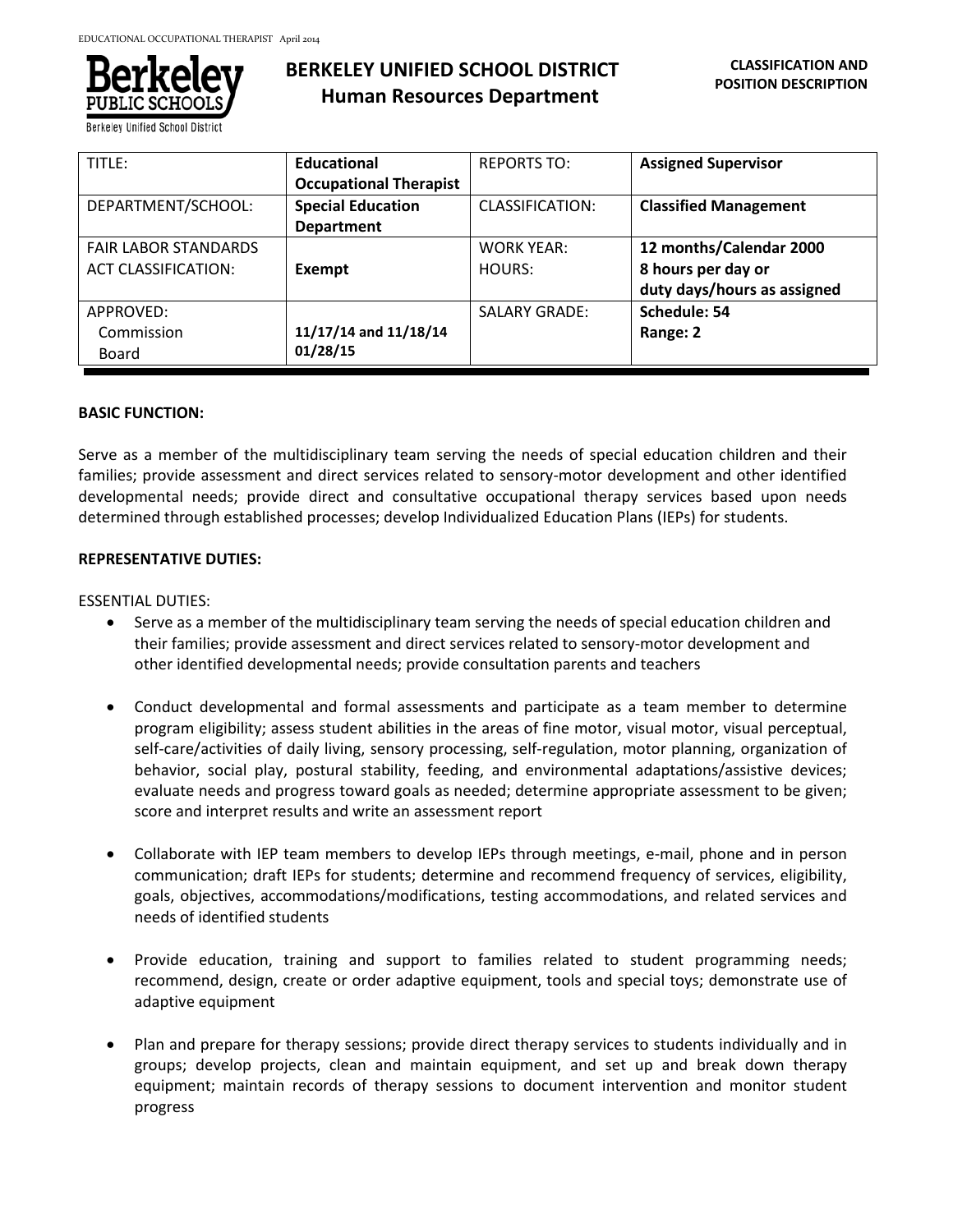- Manage caseload and new referrals including collecting assessment reports, developing evaluation plans, monitoring changes with student goals throughout the school year, and related data; prepare and maintain a variety of forms, files, reports, records, logs and reports
- Conduct formal assistive technology assessments and participate as a team member to determine need for services and implementation; provide assistive technology services to students
- Request and purchase assistive technology equipment such as purchasing adaptive equipment, computers, adaptive computer hardware, specialized software and other equipment as needed
- Create curriculum adaptations using specialized software to assist students in producing written work, communication and accessibility to curriculum materials
- Attend various meetings and schedule meetings and other appointments; provide information and coordinate professional and community resources with other staff and related organizations
- Train and provide work direction to assigned staff; provide in-service instruction or training for teachers, instructional assistants and parents to support implementation of goals and objectives of the program; train staff to use assistive technology
- Serve as liaison with medical community and other service providers such as California Children **Services**
- Drive a vehicle to various school sites and various District offices to conduct work
- Supervise assigned Certified Occupational Therapy Assistants

OTHER DUTIES: Perform related duties as assigned

### **KNOWLEDGE AND ABILITIES:**

KNOWLEDGE OF:

Child development and developmental disabilities, diagnosis and syndromes and applicable treatment and techniques

Motor and reflex development

Assistive technology

Adaptive equipment

Medical, educational and other community resources and agencies

Appropriate instructional materials for students

Record-keeping techniques

Computer and iPad access for students with physical challenges and learning disabilities

Specialized adaptive hardware such as adaptive keyboards, touch monitors, switch interfaces, types of switches, switch mounts, and head mouse trackers

Software and applications to promote reading, writing and math skills such as word prediction software, text to speech software, organizational software, multi-media and design software, and speech recognition software

Software and websites to assist students with reading and accessing curriculum

Correct English usage, grammar, spelling, punctuation and vocabulary

Policies and objectives of assigned program and activities

Applicable sections of the State Education Code and other applicable laws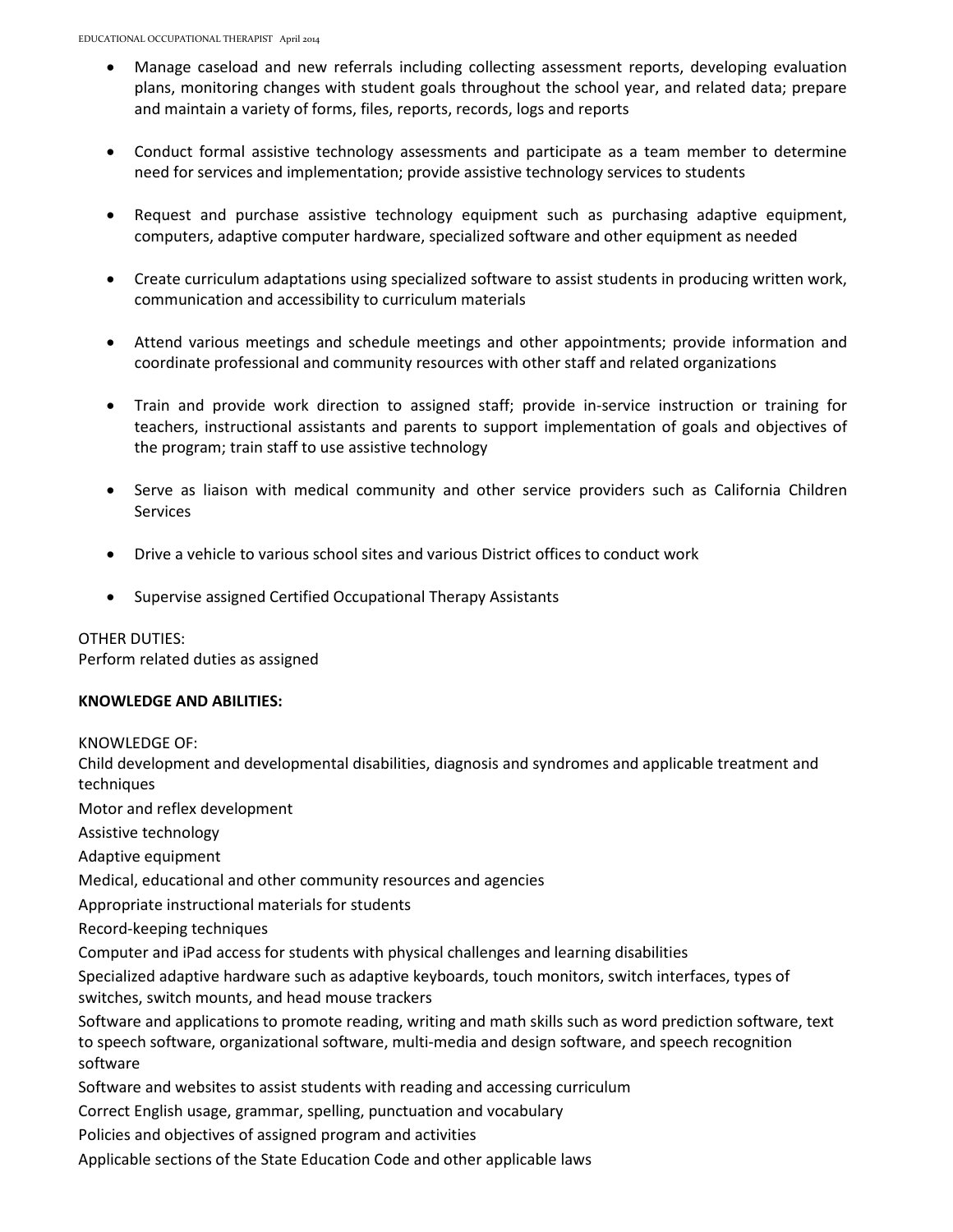EDUCATIONAL OCCUPATIONAL THERAPIST April 2014

Interpersonal skills using tact, patience and courtesy Health and safety regulations Proper lifting techniques

Technical aspects of field of specialty

ABILITY TO:

Observe and assess fine and gross motor development, perceptual development, self-help, oral motor development and sensory processing Develop and conduct sensory-motor focused interventions Communicate effectively both orally and in writing with students, parents, staff, and other community agencies regarding technical information Develop and implement IEPs and appropriate treatment plans Use specialized software to create and adapt curriculum and assist students with reading, communication and written productions Teach students, teachers and instructional assistants to use computer hardware adaptations and specialized software adaptations Develop and conduct parent interviews Establish and maintain cooperative and effective working relationships with others Maintain records and prepare reports Operate a computer to enter data, maintain records and generate reports Learn department and program objectives and goals Maintain current knowledge of technical advances in the field Analyze situations accurately and adopt an effective course of action Plan and organize work Meet schedules and time lines

# **EDUCATION AND EXPERIENCE:**

Any combination equivalent to: master's degree in occupational therapy and two years of school-based occupational therapy experience including experience in the IEP process.

# **LICENSES AND OTHER REQUIREMENTS:**

Registration by the National Board for Certification in Occupational Therapy California Occupational Therapy license issued by the California Board of Occupational Therapy Successful completion of the National Occupational Therapy Registration Examination Valid First Aid and CPR certifications issued by an authorized agency preferred Valid California driver's license Some incumbents in this classification may be required to speak, read and write in a designated second language

# **WORKING CONDITIONS:**

ENVIRONMENT: Indoor and outdoor work environment Driving a vehicle to conduct work

PHYSICAL DEMANDS: Dexterity of hands and fingers to operate therapy equipment and a computer keyboard